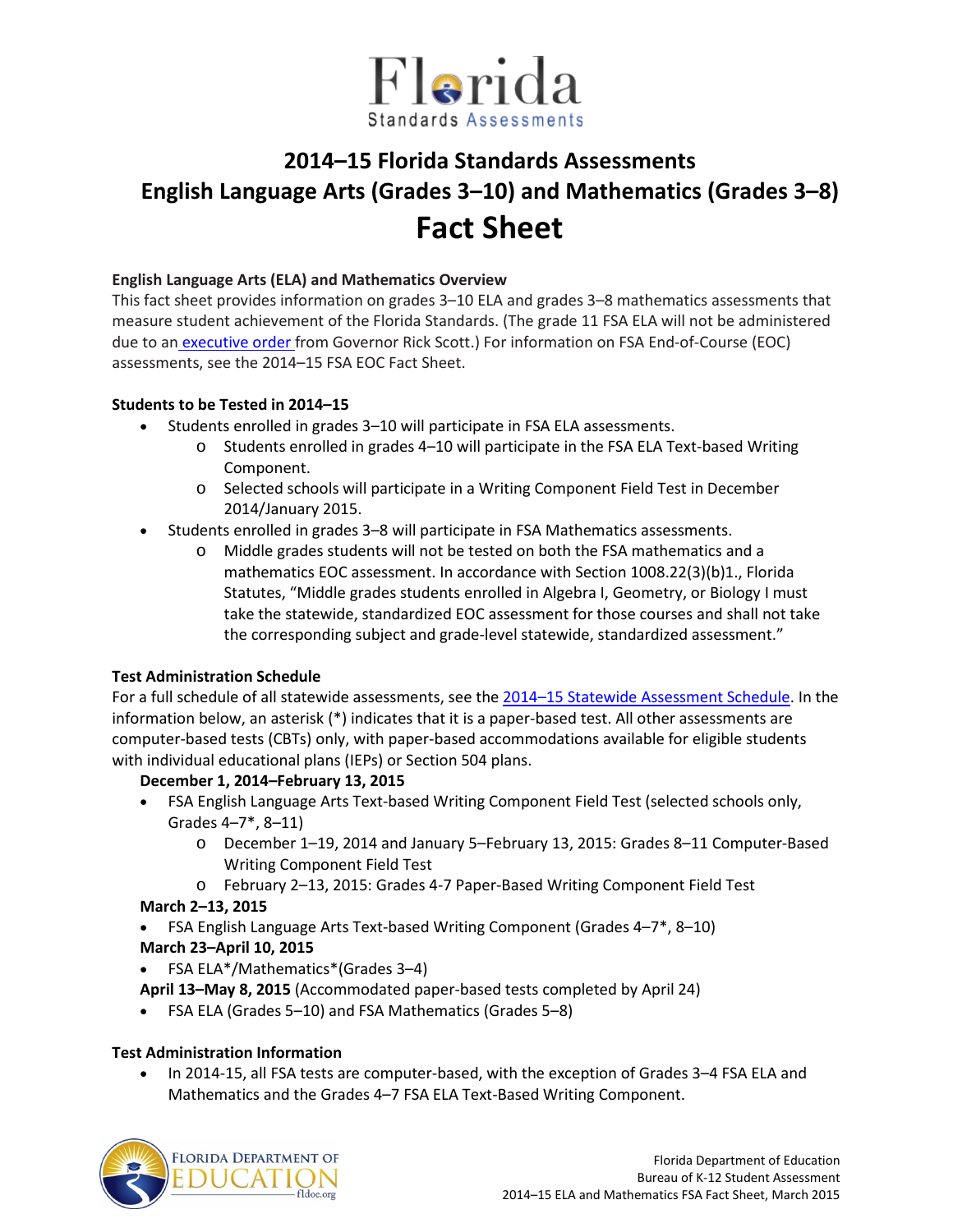• Paper-based versions (regular print, large print, one-item-per-page, and braille) of CBTs are provided for students with disabilities who cannot access assessments on the computer, as specified in their IEPs or Section 504 plans.

2

- CBT accommodations (e.g., text-to-speech) are available for students whose IEPs indicate these accommodations.
- The [transition chart](http://info.fldoe.org/docushare/dsweb/Get/Document-7048/dps-2014-81b.pdf) for moving assessments from paper-based delivery to online delivery is available on the **FSA portal**.
- The following table describes some of the tools and materials available for students on the computer-based assessments.

| Material/Tool                            | <b>ELA Reading</b><br>Grades 5-10 | <b>ELA Writing</b><br><b>Component</b><br>Grades 8-10 | <b>Mathematics</b><br>Grades 5-6 | <b>Mathematics</b><br>Grades 7-8     |
|------------------------------------------|-----------------------------------|-------------------------------------------------------|----------------------------------|--------------------------------------|
| <b>Calculator</b>                        | No.                               | <b>No</b>                                             | <b>No</b>                        | YES*<br>(specified<br>sessions only) |
| <b>Reference sheet</b>                   | No.                               | <b>No</b>                                             | YES <sup>*</sup>                 | YES*                                 |
| <b>Four-page Work</b><br><b>Folders</b>  | No.                               | <b>No</b>                                             | <b>YES</b>                       | <b>YES</b>                           |
| <b>One-page CBT</b><br><b>Worksheet</b>  | <b>YES</b>                        | <b>No</b>                                             | <b>No</b>                        | <b>No</b>                            |
| <b>One-page Planning</b><br><b>Sheet</b> | No.                               | <b>YES</b>                                            | <b>No</b>                        | <b>No</b>                            |

#### **Table 1: Computer-Based Assessments: Reference Materials Available for Each Assessment**

\*Calculators and reference sheets/conversions are available to students in the computer-based platform. The department provides printed reference sheets to students taking the paper-based accommodated versions of the computer-based assessments. Districts/schools may choose to provide hand-held calculators and printed copies of the official reference sheets posted to the **FSA Portal**.

Information regarding the number of items and content areas of each FSA ELA and Mathematics assessment can be found in the Test Design Summary located at

[http://www.fsassessments.org/resources/.](http://www.fsassessments.org/resources/)

## • **FSA ELA and Mathematics Sessions**

The tables below provide the testing times and sessions for the ELA and Mathematics assessments.

| Table 2: ELA Text-Based Writing Component (March 2-13, 2015) |  |  |
|--------------------------------------------------------------|--|--|
|--------------------------------------------------------------|--|--|

| <b>Grade Level</b>                                                                | <b>Number of Days of</b><br><b>Testing</b> | <b>Total Number of</b><br><b>Sessions</b> | <b>Minutes per Session*</b> |  |
|-----------------------------------------------------------------------------------|--------------------------------------------|-------------------------------------------|-----------------------------|--|
|                                                                                   |                                            |                                           | 90                          |  |
|                                                                                   |                                            |                                           | 90                          |  |
|                                                                                   |                                            |                                           | 90                          |  |
|                                                                                   |                                            |                                           | 90                          |  |
|                                                                                   |                                            |                                           | 90                          |  |
|                                                                                   |                                            |                                           | 90                          |  |
| 10                                                                                |                                            |                                           | 90                          |  |
| *Students may be allowed to continue working an additional 30 minutes, if needed. |                                            |                                           |                             |  |

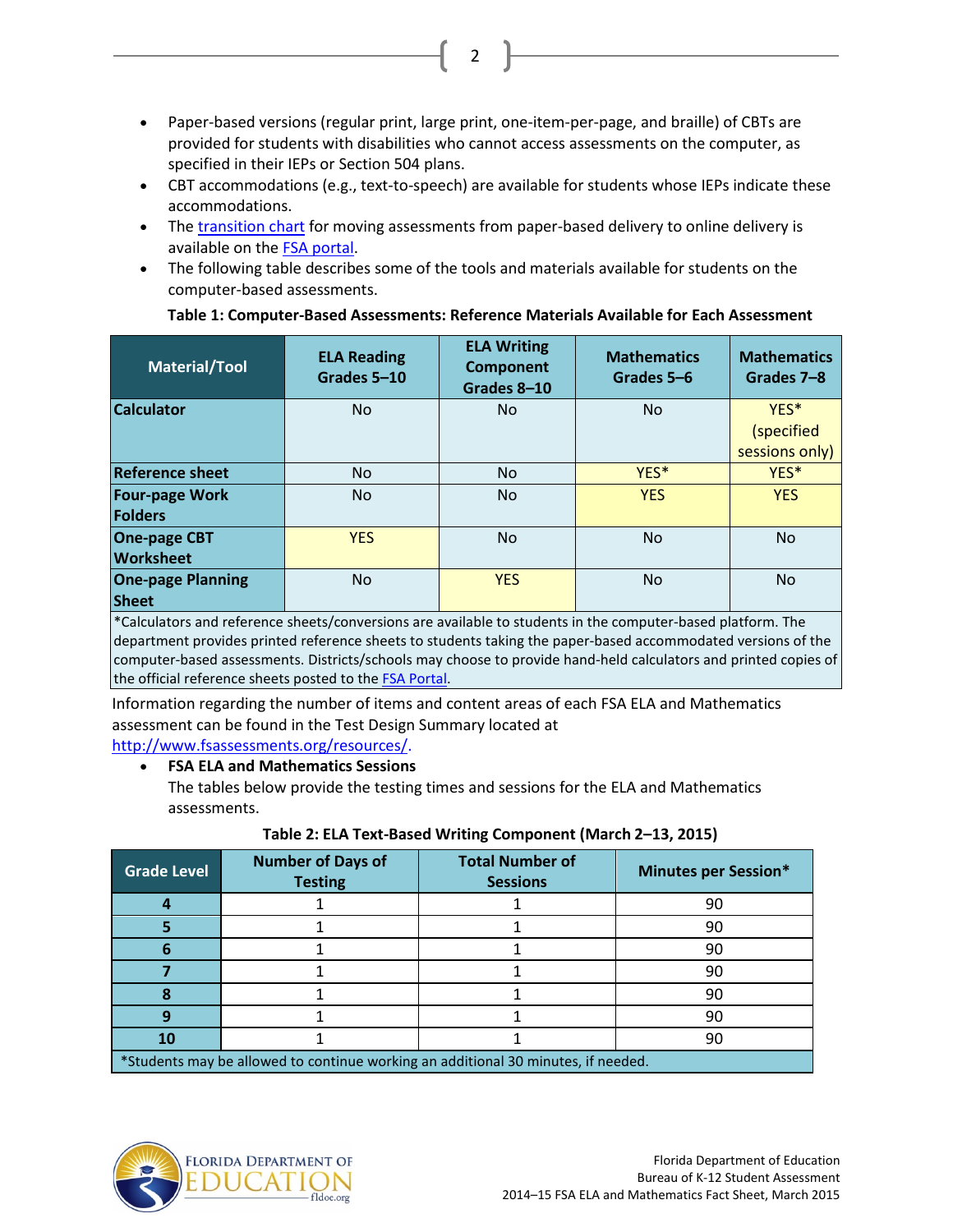#### **Grade Level Number of Days of Testing Total Number of Sessions Minutes per Session 3** 2 2 2 80 **4** 2 2 2 80 **5** 2 2 2 80 **6** 2 2 2 85 **7** 2 2 2 85 **8** 2 2 2 85 **9** 2 2 2 90 10 2 2 2 90

#### **Table 3: ELA Reading and Listening Assessment (March 23–May 8, 2015)**

3

## **Table 4: Mathematics Session and Timing Information (March 23–May 8, 2015)**

| Grade<br><b>Level</b> | <b>Number of Days of</b><br><b>Testing</b> | <b>Total Number of Sessions</b> | <b>Minutes per Session</b> |
|-----------------------|--------------------------------------------|---------------------------------|----------------------------|
|                       |                                            |                                 | 80                         |
|                       |                                            |                                 | 80                         |
|                       |                                            |                                 | 80                         |
|                       |                                            | つ*                              | 60                         |
|                       |                                            | $2*$                            | 60                         |
|                       |                                            | ?∗                              | ы                          |

\*It is recommended that schools administer Session 1 (no calculator) on day one and Sessions 2 and 3 (calculators) on day two; however, if desired, schools may administer Sessions 1 and 2 on day one and Session 3 on day two.

## • **ELA and Mathematics Approximate Number of Items**

There are multiple forms of each assessment. The number of items is listed below:

- For ELA grades 3–5, there are 56–60 items.
- For ELA grades 6–8, there are 58–62 items.
- For ELA grades 9-10, there are 60-64 items.
- For Mathematics grades 3–5, there are 60–64 items.
- For Mathematics grades 6–8, there are 62–66 items.

Six to 10 of the items on each assessment are field test items and are NOT used to calculate student scores.

## **Training Test**

- Computer-based training tests for each assessment are available for teachers, students and parents/guardians. Training tests allow students to become familiar with the system, functionality, and item types that will be encountered on the FSA.
- Students are required to participate in a training test session at their school prior to testing.
- Teachers, parents/guardians, and students can review the FSA computer-based training tests online at [http://www.fsassessments.org/training-tests.](http://www.fsassessments.org/training-tests) While these training tests contain questions for multiple grade levels, the answer keys indicate the precise grade level for each question.